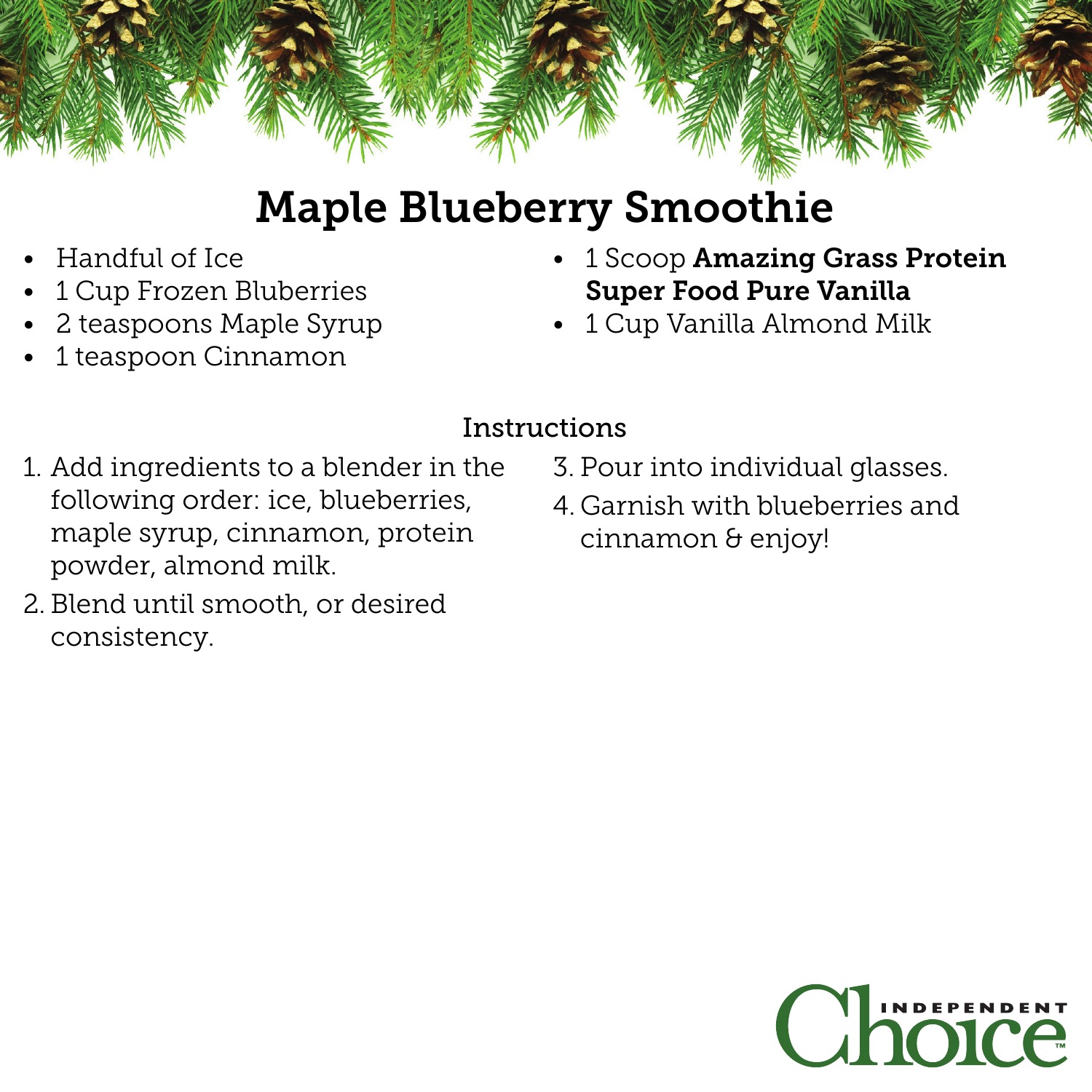### Persimmon Protein Chia Pudding

- 1 Cup Almond Milk
- 2 Tablespoons Chia Seeds
- $\frac{1}{2}$  teaspoon Vanilla Extract
- 1 Scoop Orgain Organic Plant Based

#### Protein Powder - Vanilla

- Sliced or Diced Persimmons
- Chopped Almonds for Topping

#### Instructions

- 1. Mix together almond milk, chia seeds, vanilla extract and protein powder in small bowl or glass jar.
- 3. Add persimmons and top with almonds.
- 4. Serve and enjoy!

2. Cover and refrigerate overnight.

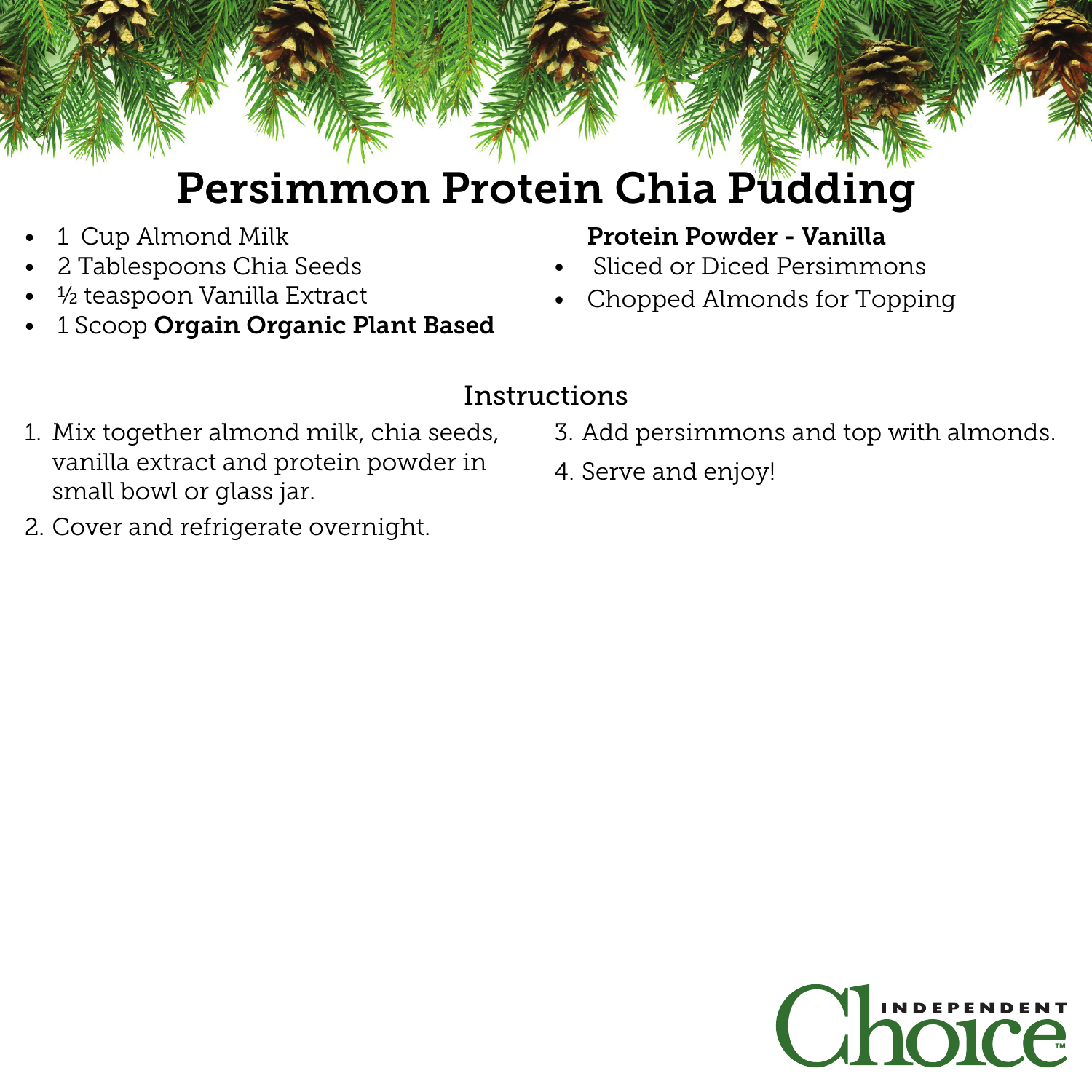# Jade Pearl Rice Ramen Noodle Soup with Radishes

- 2 Packages of Jade Pearl Rice™ Ramen with Miso Soup
- $\frac{1}{2}$  teaspoon Tamari
- 1 teaspoon Mirin
- 4 Cups Water

### • 5 Radishes, sliced

• 1/2 Cup Tofu, cubed

- Instructions
- 1. Place 4 cups of water in a medium saucepan and bring to a boil.
- 2. Add ramen cakes, soup packets, radishes, tofu, tamari and mirin.
- 3. Simmer on low for 4 minutes, stirring occasionally.
- 4. Serve in individual bowls & enjoy!

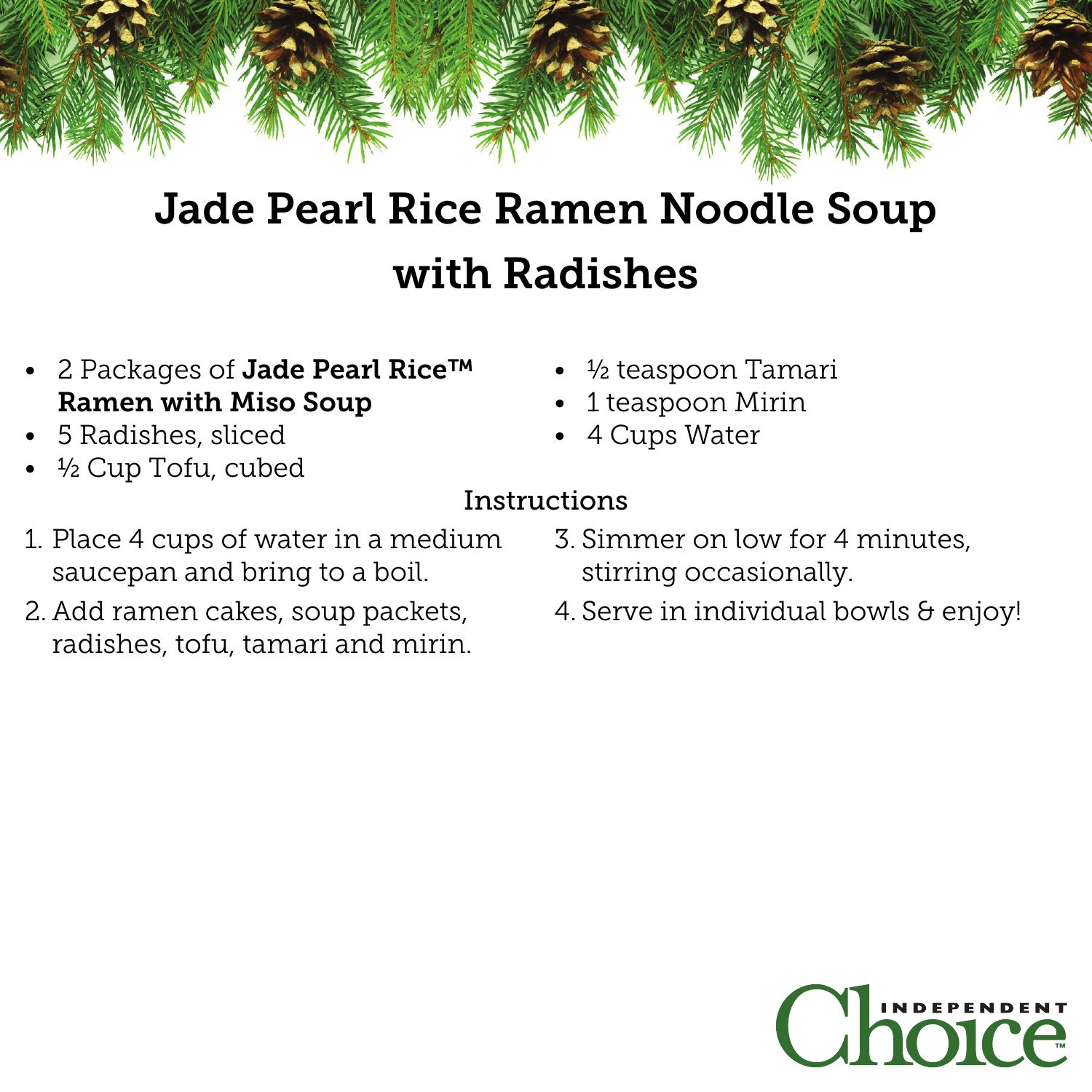

### Miso Sriracha BBQ Sauce

- 3 Tablespoons Miso Master® Organic Mellow White Miso
- 5 Tablespoons Brown Sugar
- 4 Tablespoons Sriracha Sauce
- 1 Tablespoon Soy Sauce
- 2 Tablespoons Sesame Oil
- 2 Tablespoons Rice Wine Vinegar

#### Instructions

- 1. Whisk all ingredients together in medium bowl until sugar is dissolved.
- 2. Brush over tofu, fish, chicken, or add to any dish for a boost of flavor & enjoy!